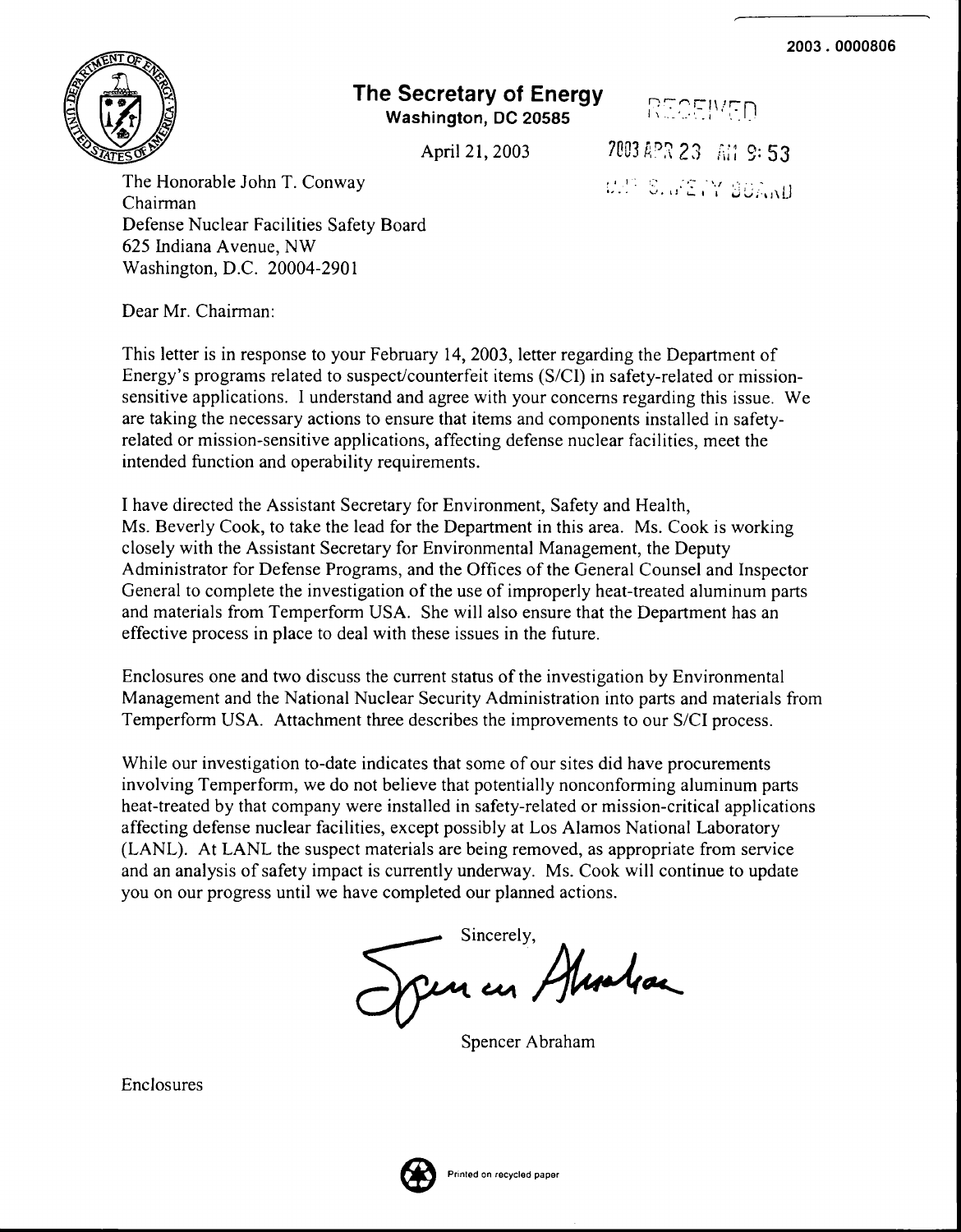cc: K. McSlarrow, S-2 L. Brooks, NNSA R. Card, S-3 B. Cook, EH-l J. Roberson, EM-l E. Beckner, NA-I0 L. Otis, GC-l G. Friedman, IG-l 1. Mangeno, NA-3.6 M. Whitaker, S-3.1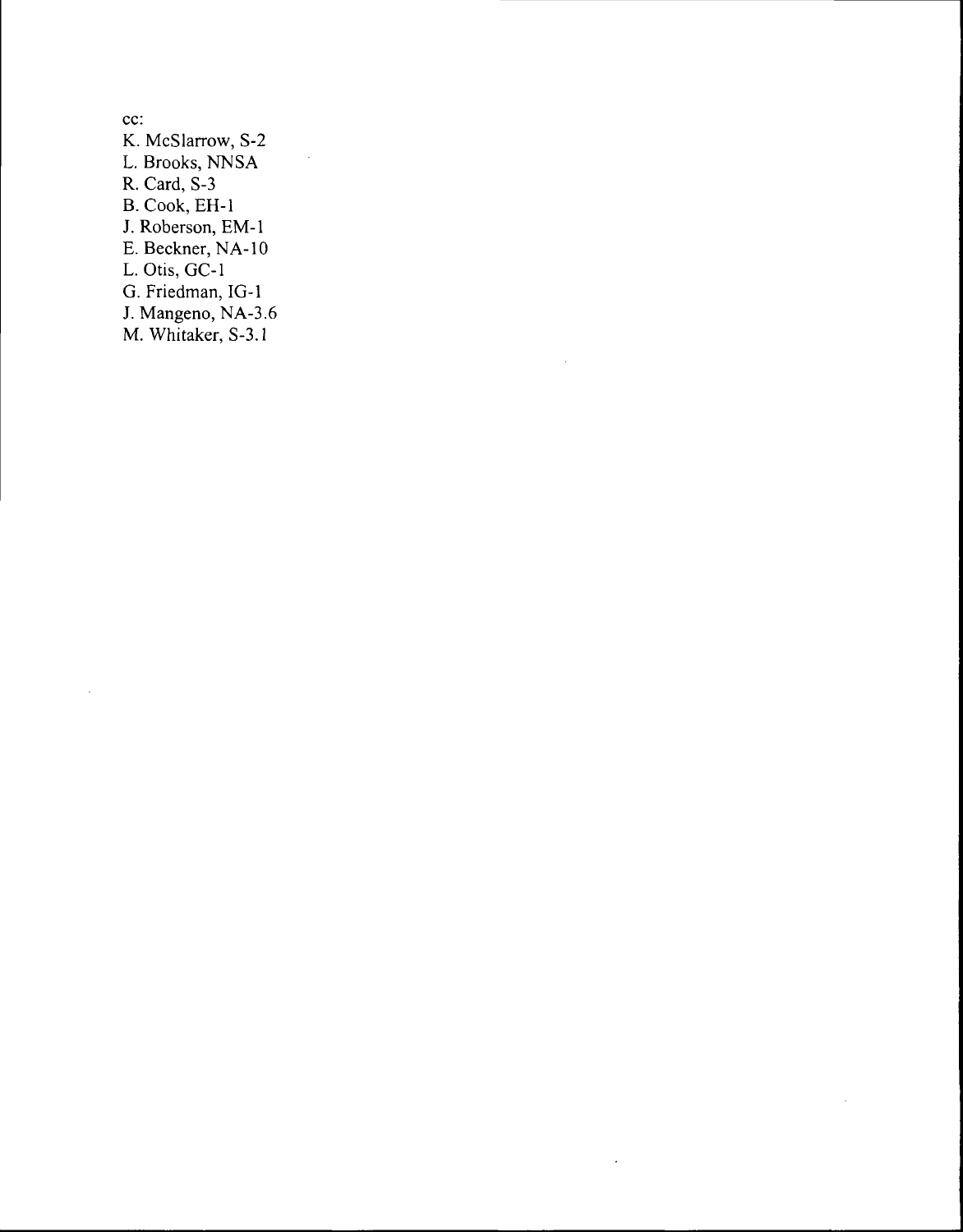## **ATTACHMENT ONE OFFICE OF ENVIRONMENTAL MANAGEMENT STATUS OF TEMPERFORM INVESTIGATION**

On February **11,** 2003, the Assistant Secretary for Environmental Management sent a memo to the EM field office managers requesting that they investigate the use of improperly heattreated aluminum parts/materials supplied by Temperform USA. That memo contained specific lines of inquiry that the field offices were to pursue in conducting their investigation. These lines of inquiry formed the basis for the memo sent out by the Assistant Secretary for Environment, Safety and Health.

As of March 30, 2003, EM has received formal responses from all the EM Field Offices and none of the responses identified the procurement or use of material/parts, components, or equipment that may have been heat-treated, supplied, or tested by Temperform or Temperform vendors. EM will complete its investigation by April 30, 2003, and will issue a final report.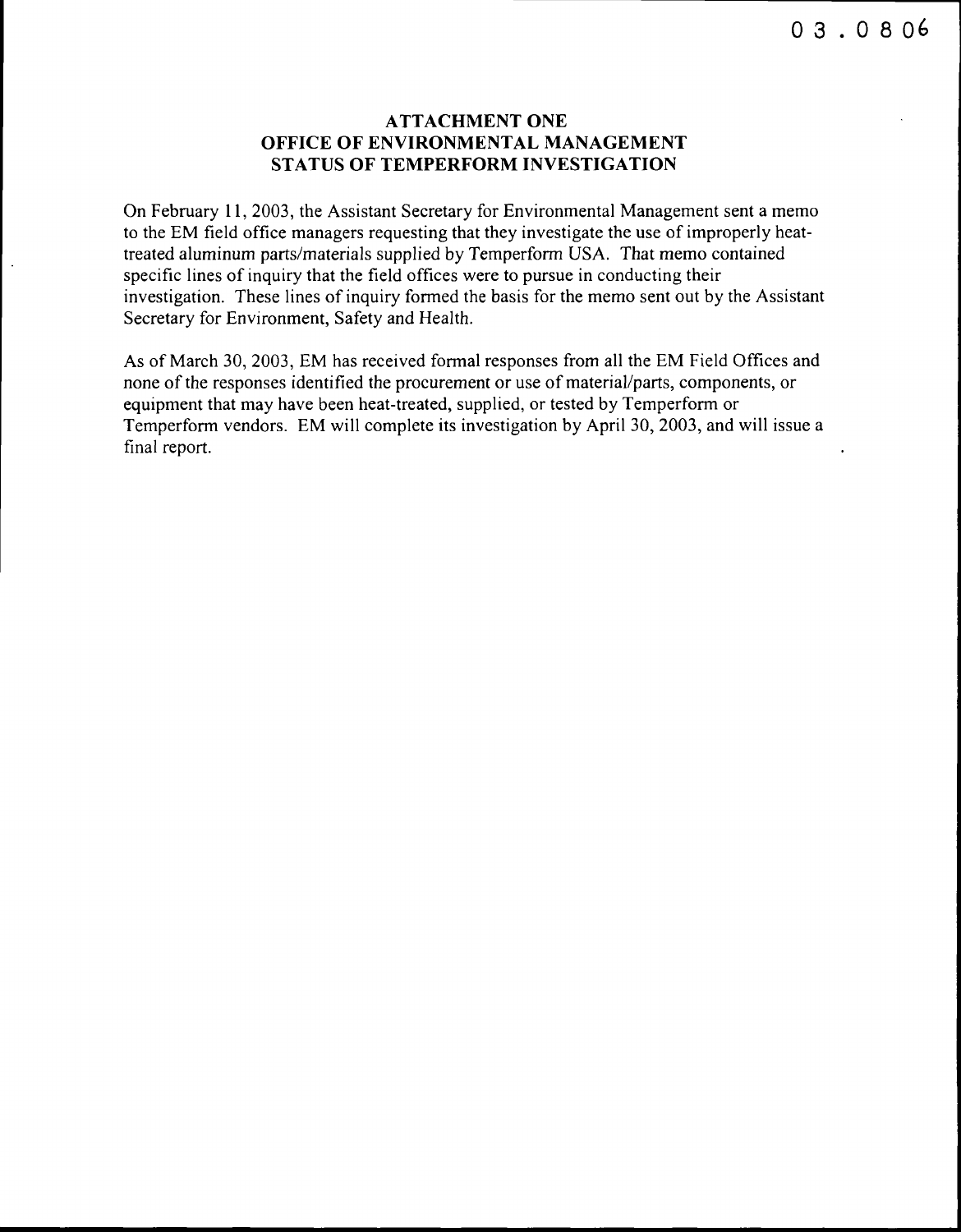## ATTACHMENT TWO NATIONAL NUCLEAR SECURITY ADMINISTRATION STATUS OF TEMPERFORM INVESTIGATION

### Description of Actions Taken Previously:

All National Nuclear Security Administration (NNSA) sites investigated the Temperform issue based on the information available in the Quality Assurance Working Group (QAWG) Emails of July 22, 2002, and December 19, 2002. The status of the investigations, based on the responses to QAWG, is summarized below.

| <b>NNSA SITES</b>                  | Temperform or<br><b>Temperform Vendor</b> | <b>Safety</b>     | <b>Disposition</b>                                                                                                                                              |
|------------------------------------|-------------------------------------------|-------------------|-----------------------------------------------------------------------------------------------------------------------------------------------------------------|
| SNL/Non Weapons<br>Program         | Yes                                       | No                | Action Completed-all applicable<br>purchase orders have been<br>reviewed                                                                                        |
| SNL/Weapons Programs               | No                                        | Not Applicable    | Not Applicable                                                                                                                                                  |
| Pantex                             | Yes                                       | No                | Action completed - Aluminum<br>Bar Stock Removed or verified<br>not in use in vital safety systems                                                              |
| Savannah River                     | N <sub>o</sub>                            | Not Applicable    | Not Applicable                                                                                                                                                  |
| Los Alamos National Lab            | Yes                                       | Potentially - Yes | Still investigating - Aluminum<br>Are being removed as<br>appropriate. Engineering<br>Analysis in Progress, tooling<br>affected. Awaiting Supplier<br>responses |
| $Y-12$                             | No                                        | Not Applicable    | Not Applicable                                                                                                                                                  |
| Lawrence Livermore<br>National Lab | Yes                                       | No                | Yes. Vendor visited - No Other<br><b>Action Required</b>                                                                                                        |
| Kansas City                        | Yes                                       | No                | Yes. Verified no vital safety<br>systems affected - No other<br><b>Action Required</b>                                                                          |
| Nevada Test Site                   | Yes                                       | N <sub>0</sub>    | Yes. No Other Action Required                                                                                                                                   |

## Description of Additional Actions Being Taken:

In response to the concerns expressed by the Defense Nuclear Facilities Safety Board (DNFSB), NNSA has initiated a more formal and comprehensive investigation. On April 4, 2003, a memorandum from the Deputy Administrator for Defense Programs and the NA Chief Operating Officer directed the NNSA site managers to complete, or verify that the investigation has been completed based on the lines of inquiry provided in the March 18, 2003, memorandum from the Assistant Secretary for Environment, Safety and Health. The site managers have been directed to provide a report documenting their investigation within 30 days. If safety issues are discovered, NNSA will take further action if necessary to fully resolve them.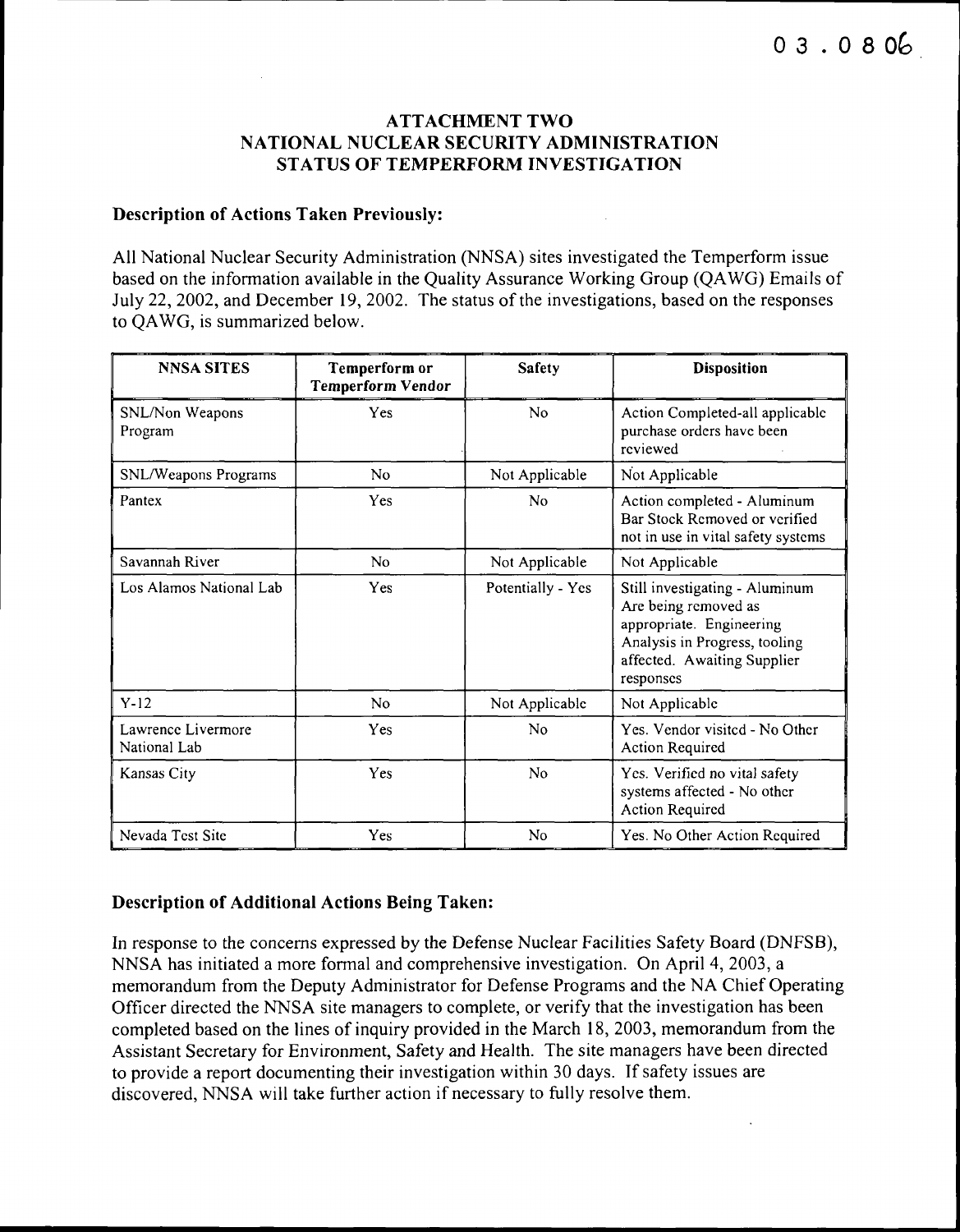$03.0806$ 

## **ATTACHMENT THREE**

 $\bar{z}$ 

# **SUSPECT/COUNTERFEIT ITEMS (S/CI)<br>PROCESS IMPROVEMENTS**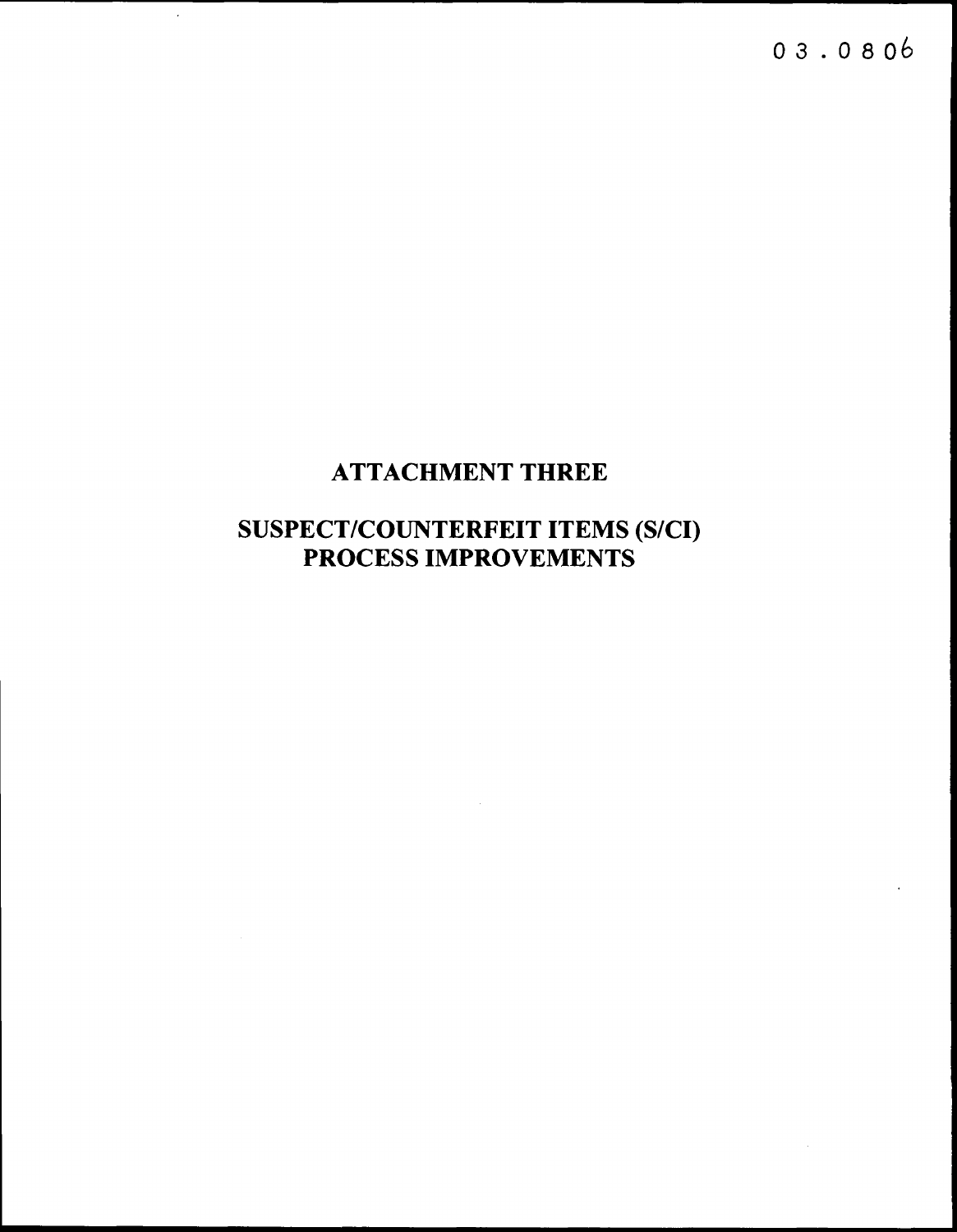#### SUSPECT/COUNTERFEIT ITEMS PROCESS IMPROVEMENTS

The Department of Energy is committed to implementing a process to ensure that suspect/counterfeit items (S/CI) are quickly identified, and that actions are takcn to ensurc that items and components installcd in safety-related or mission-sensitive applications affecting defensc nuclear facilities mcet the intended function and opcrability requirements. To ensure that this occurs, the Office of Environment, Safety and Health (EH) is taking a corporate leadcrship rolc and is accountable for cnsuring thc cffectivc implementation of this process. In addition, the process associatcd with thc identification and elimination of suspect/counterfeit items will be institutionalized in the Department's directives system. The proposed S/CI process is depicted on thc attached flow chart. The following actions/commitments will ensure that this process is cffcctively implcmented:

- 1. EH will be responsible for collecting and screening sources of information to identify potential S/CI areas of concern. This action has already been implemented.
- 2. EH will ensurc that prompt actions are takcn for items of a high priority, such as thc current issuc associated with Temperform USA. The Assistant Secretary for Environment, Safety and Health (EH-l) will send a memorandum to the applicable Program Secretarial Office (PSO) sceking action in accordance with lines of inquiry. The PSOs will conduct the appropriate investigations, take appropriate actions if S/CI is identified and will document the results of their reviews. This action has already been implemented.
- 3. SIC] items that are not dcsignated as a high priority but still may be of concern to individual organizations will bc scnt out for information using the Departmcnt's Operating Experience Program (OEP). This process has already been implemented.
- 4. EH will develop a Semi-Annual S/CI report that documents actions taken as a result of potential S/CI issues. This includes both high priority items and those items sent out for information by the OEP. The report will also include a "lessons learned" section and also identify potential S/CI training issucs. The first Semi-Annual S/CI Report developed by EH will cover the first half of calendar year 2003 and will be issued no later than August 2003.
- 5. Directives will be revised/updated to reflect this process and the associated roles and responsibilities. We anticipate the DOE O 414.1 and DOE G 414.1 will be revised to consolidate the S/CI process and requirements. The Directives will be revised by December 2003.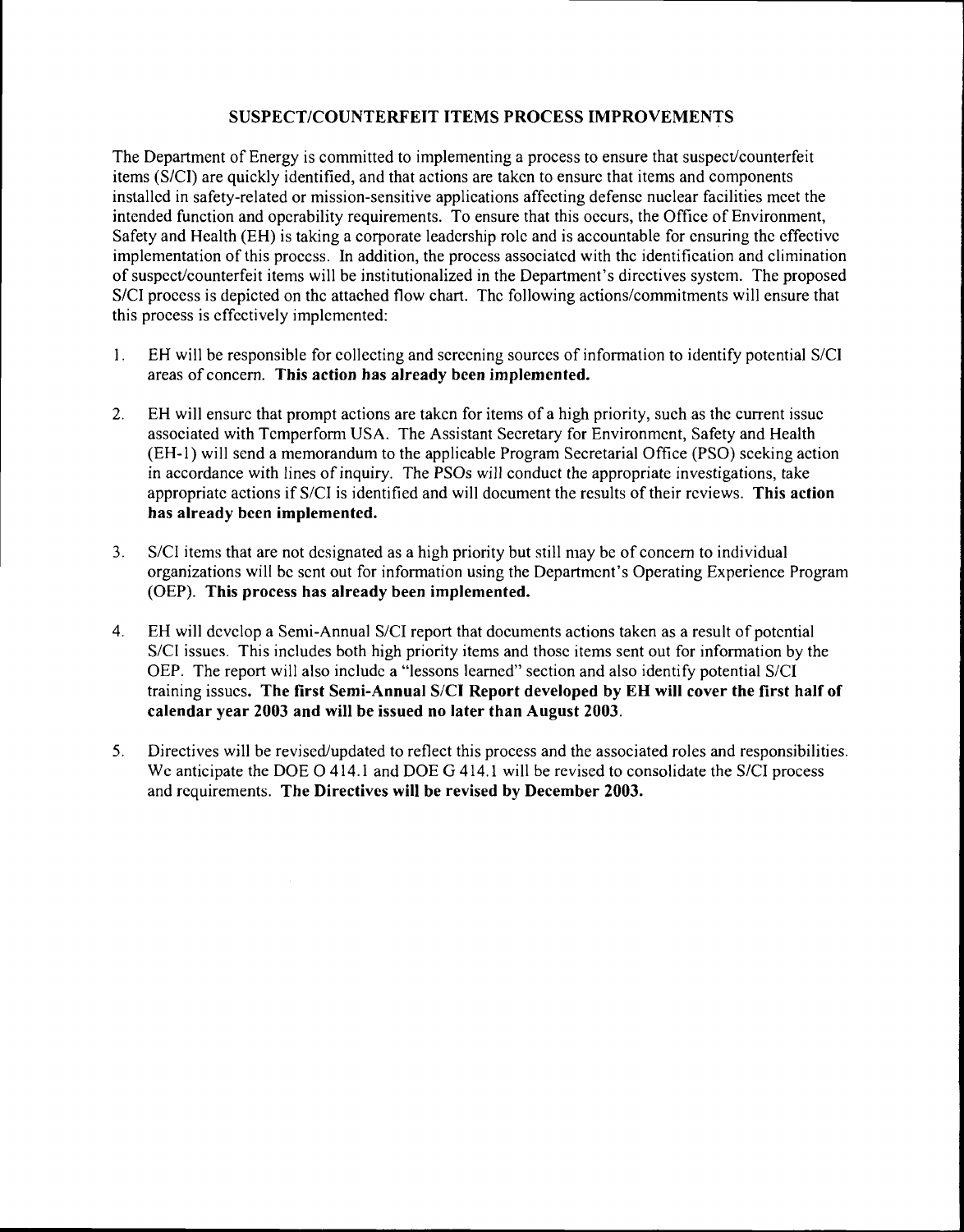## **Suspect/Counterfeit Item Process Flow Chart**